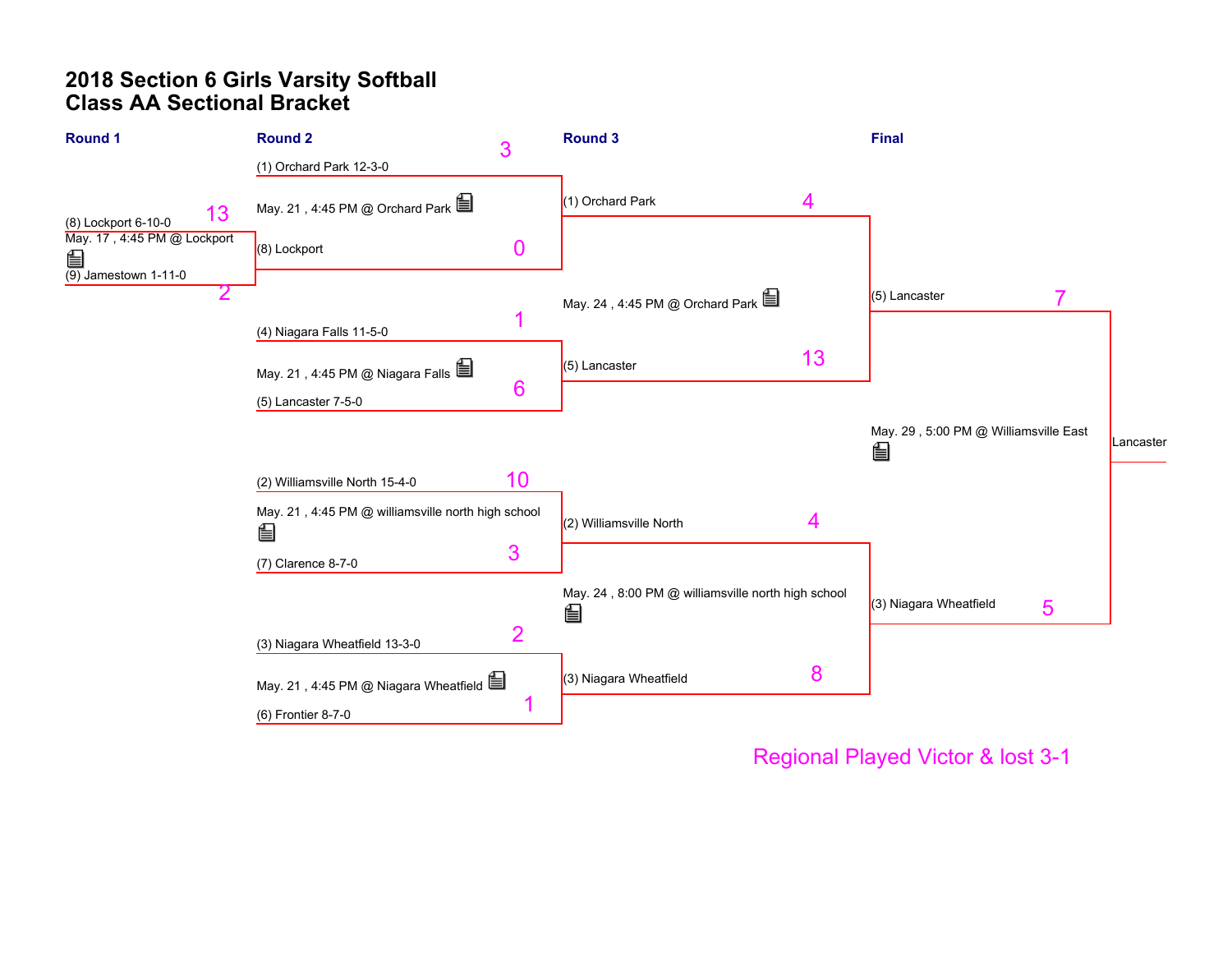# **2018 Section 6 Girls Varsity Softball Class A1 Sectional Bracket**

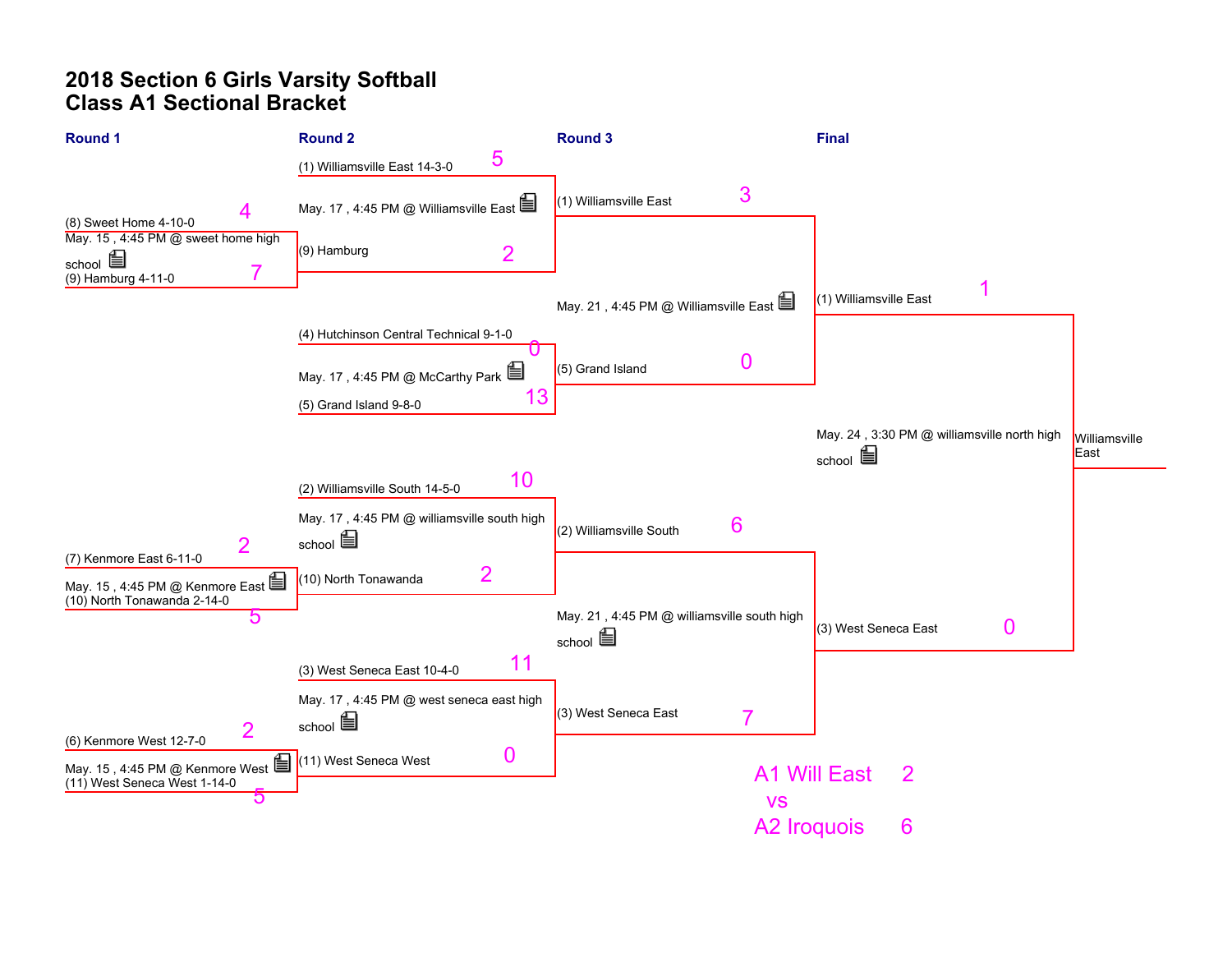# **2018 Section 6 Girls Varsity Softball Class A2 Sectional Bracket**

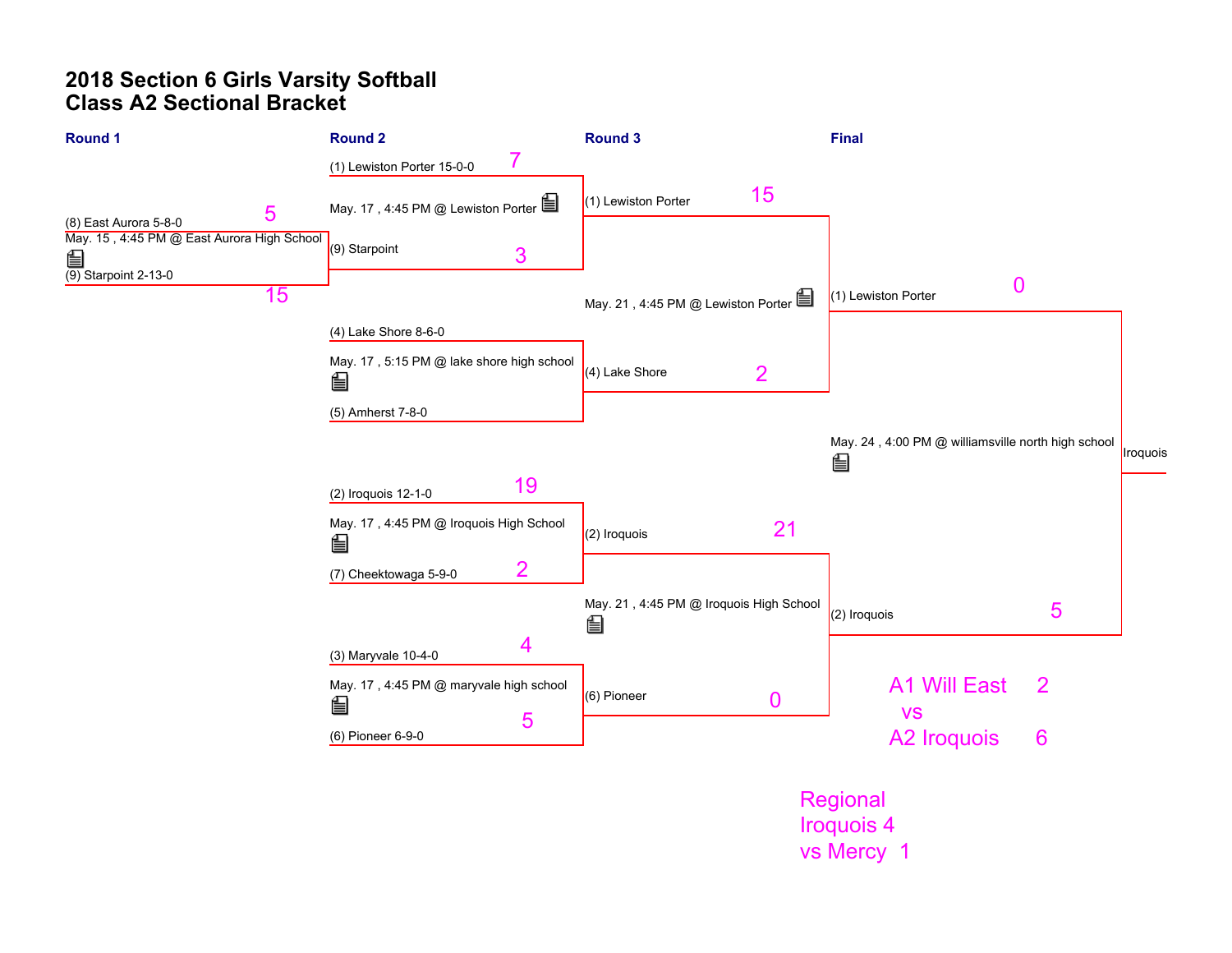# **2018 Section 6 Girls Varsity Softball Class B1 Sectional Bracket**



Regional Olean 6 vs Kearney 5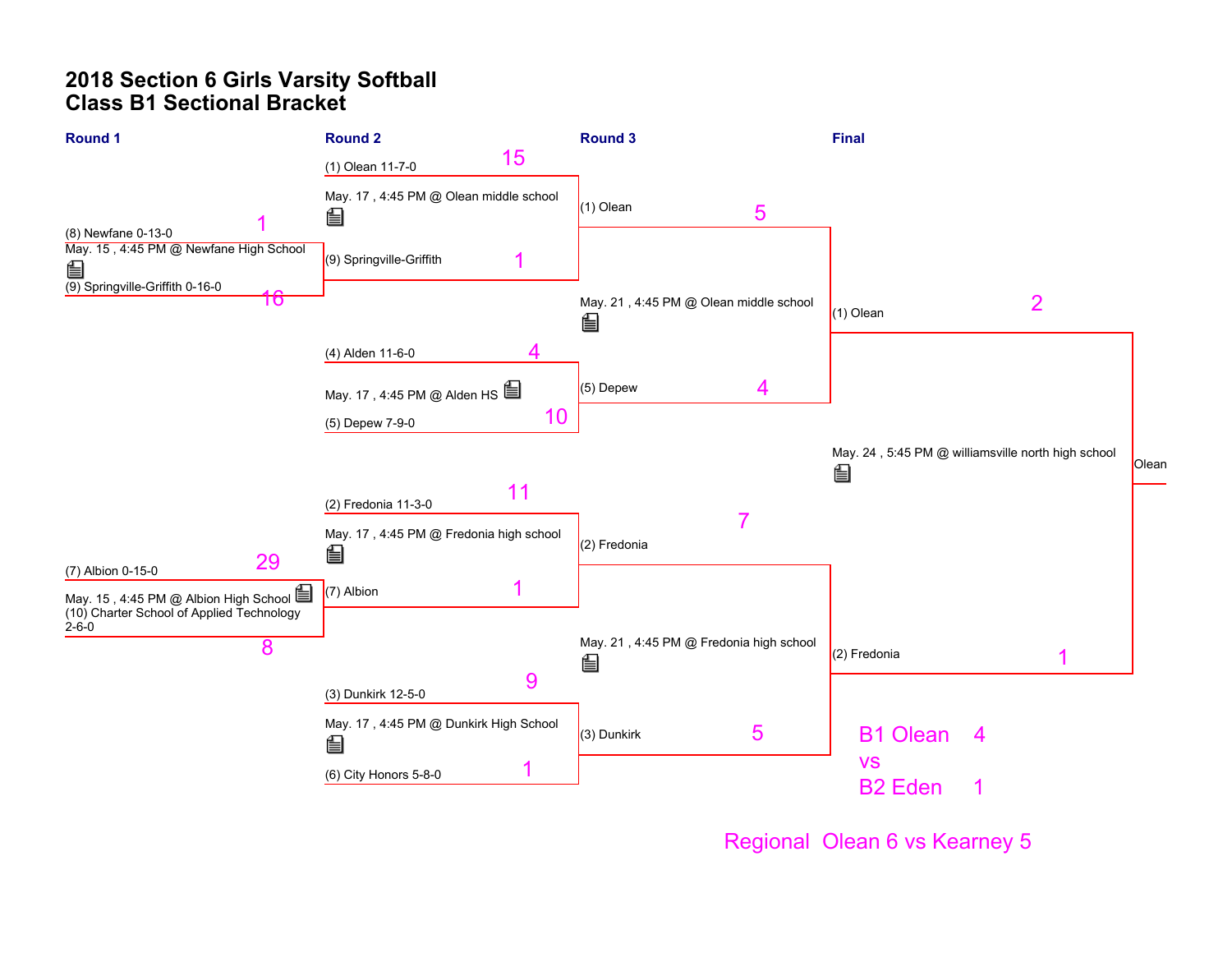# **2018 Section 6 Girls Varsity Softball Class B2 Sectional Bracket**

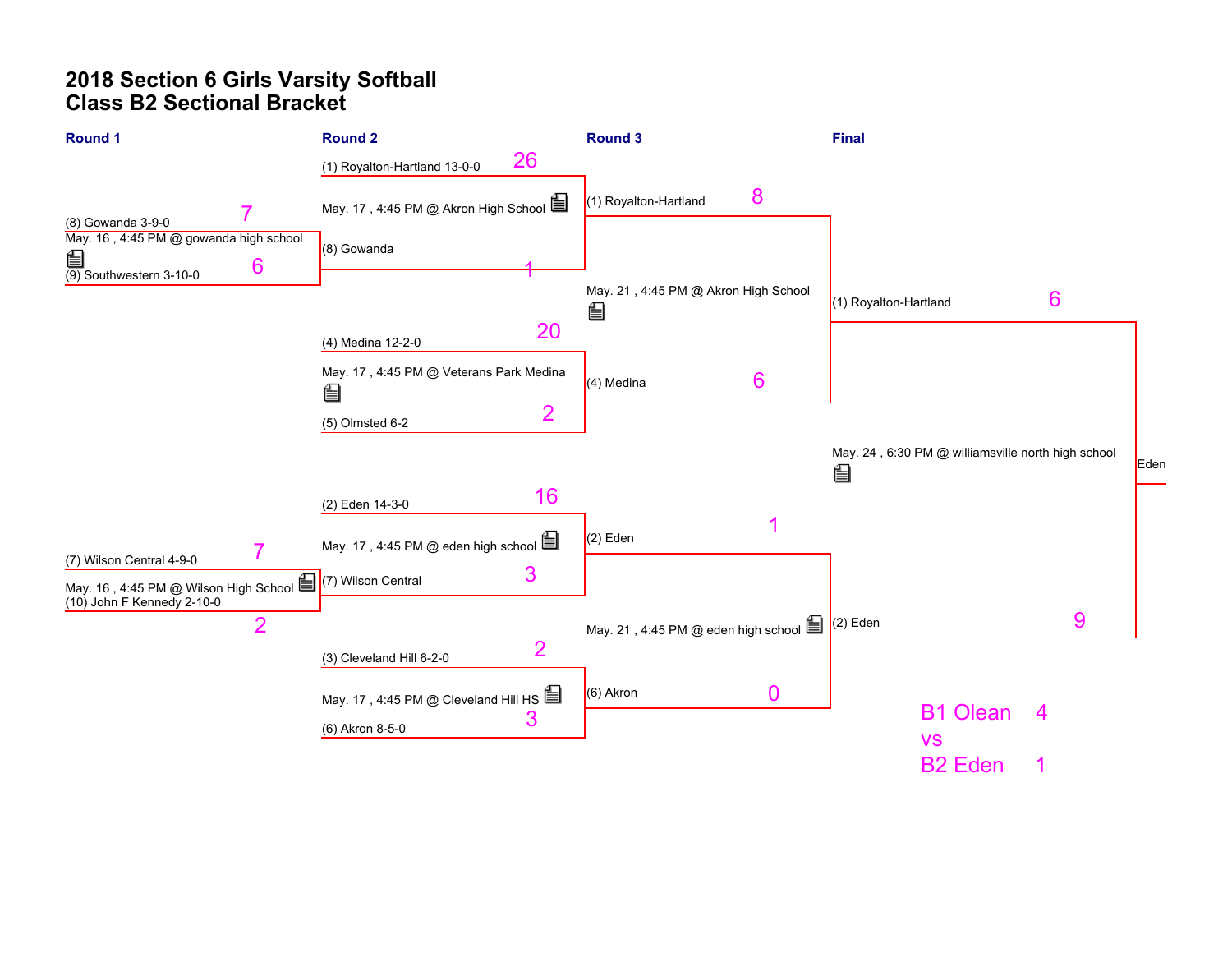# **2018 Section 6 Girls Varsity Softball Class C1 Sectional Bracket**